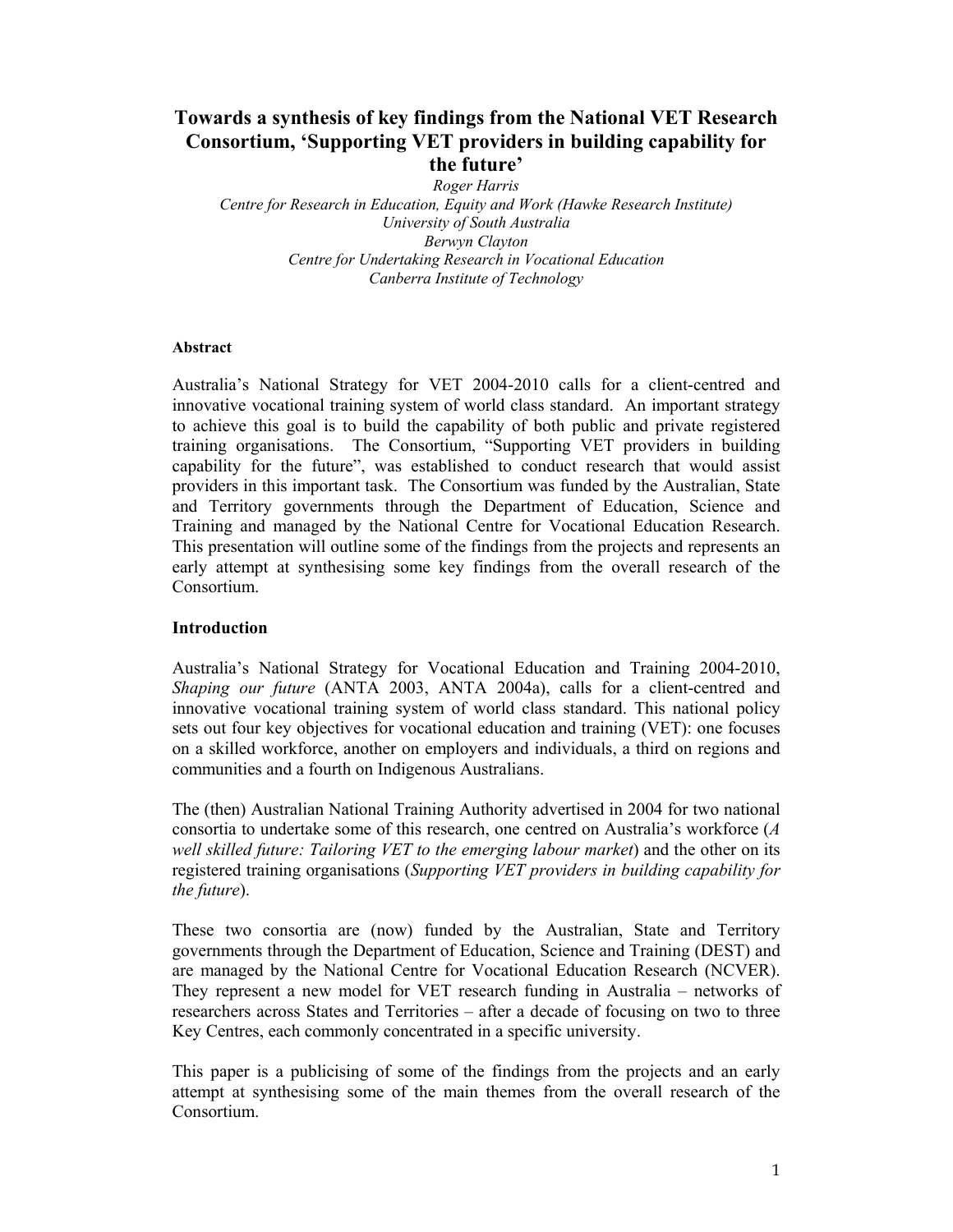#### **The Consortium's integrated research program**

The consortium, comprising eight principal researchers and eight partner researchers spread across Australia, recognised that a single, homogeneous approach to developing the capability of training providers was neither possible nor desirable in the highly-diversified Australian context. Workforce development strategies that focus primarily on individual workers within an organisation are inadequate if the goal is to develop organisational capability. Innovations in products, processes and services including teaching and learning innovations are rarely the result of individual initiative. Rather, they rely on group, managerial and technological systems which, when brought together with individuals' capacities, build organisational capability.

The consortium's research program, therefore, was designed both to build on what was acknowledged to be current good practice in relation to developing people, practices and cultures within the sector, and to provide sound evidence upon which future decisions relating to the development of the VET workforce might be based.

Its program of research was conceptualised in nine research activities over 2005-2007 – deliberately labelled "research activities" in order to emphasise that they were *integrated components of a whole* rather than nine discrete projects. The program comprised seven research activities involving inquiries essentially on issues around workforce development, with the first and last as bookends (or perhaps tectonic plates!) concerned more with process. Each research activity had one of the principal researchers as its leader and a team of about three other researchers from the consortium so as to maximise the cross-fertilisation of ideas. The activities were staggered such that each could draw on data from several others, and progressively feed into later ones, in order to provide a coherent and progressively building program of research. These strategies were further ways of demonstrating that the consortium's work was an *integrated program* of research.

The research program involved active collaboration with a variety of RTOs, key informants and practitioners from a wide range of providers and stakeholder groups. This active collaboration was designed to enable the researchers to produce both a comparative and a site-specific analysis that could be used to inform VET policy and practice and, at the same time, provide specific models, tools and information for various types of training organisation.

## *Key issues*

VET providers face a wide range of challenges in developing and sustaining a workforce that has the capacity to respond to the progressively more complex and changing demands of VET clients. The consortium therefore recognised that the use of traditional workforce development practices such as qualification and experiencebased recruitment and in-service training courses, as strategies to improve individual and organisational capability, are no longer regarded as sufficient in themselves to satisfy the demands of the contemporary work environment. Problems of skill and knowledge transfer, flattened organisational structures, financial and time constraints, commercial pressures and the changing nature of work itself have led to renewed interest in finding *learning* solutions rather than training solutions to workforce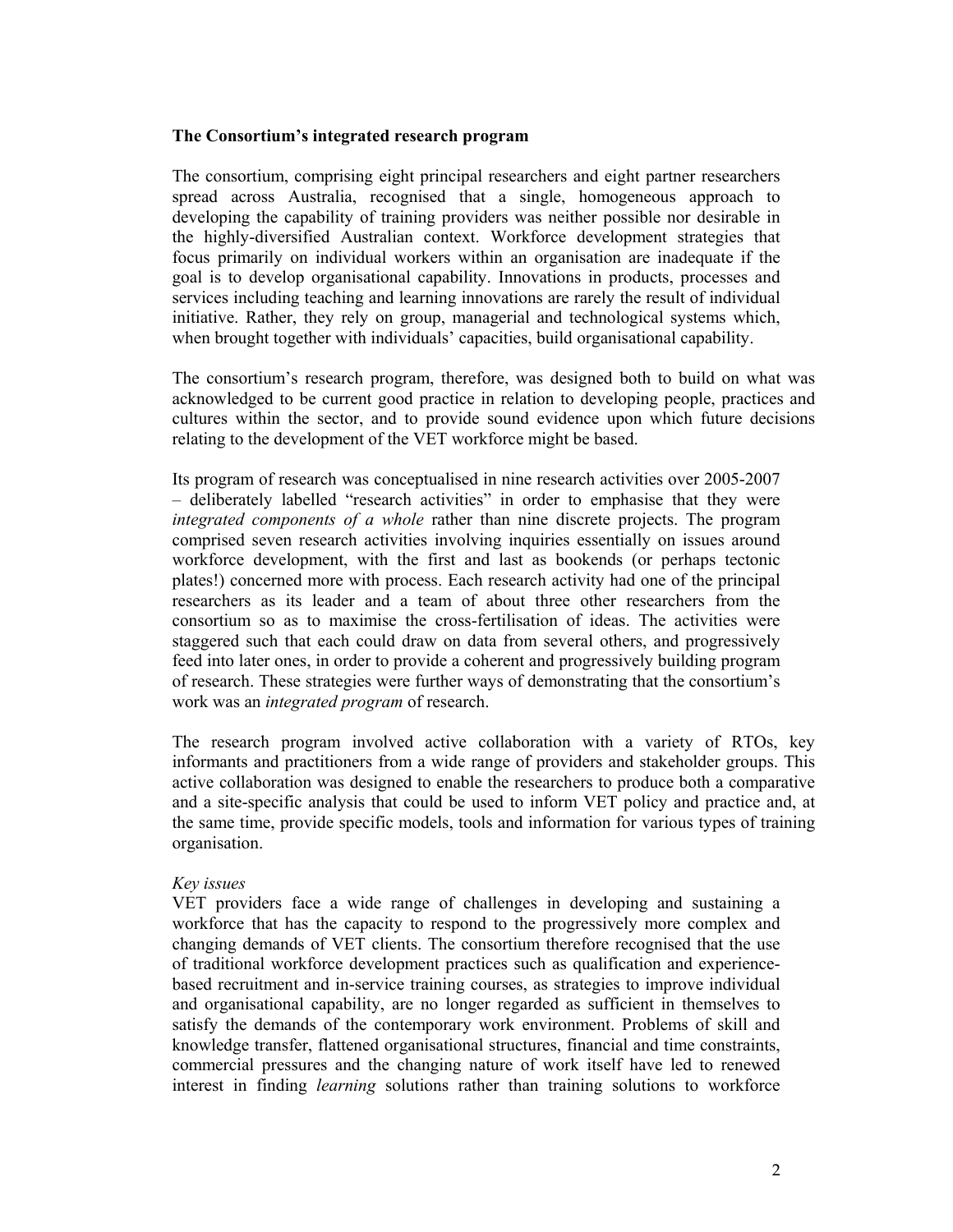development; with learning conceptualised as a central, on-going and integral feature of contemporary work.

The consortium also recognised that workforce development strategies that focus primarily on individual workers within an organisation are inadequate if the goal is to develop organisational capability. Innovations in products, processes and services including teaching and learning innovations are rarely the result of individual initiative. Rather, they rely on group, managerial and technological systems which, when brought together with individuals' capacities, build organisational capability.

Teachers and trainers are pivotal to the development of a flexible, responsive and agile VET system. The development and use of innovative teaching, learning and assessment strategies that are more learner-centred, work-centred and which explicitly promote employability skills are crucial to a system charged with providing flexible, high quality and client focused education and training programs. However, the VET workforce is characterised by considerable variation in qualifications, experiences and employment arrangements. Consequently, single, sector-wide models of professional development are unlikely to meet the diverse needs of the VET workforce. Rather, the research focus of the consortium was to develop professional development practices and models that are closely aligned to the specific contexts and constraints that define different types of RTOs or groups of RTOs.

The core strategy of the consortium was to work actively with RTO partners and stakeholders to identify, evaluate and implement sustainable, creative and innovative approaches to building capability. These approaches would then be widely shared across the sector and used as inputs for more long-term policy development by governments, industries, skills councils and other agencies. By focusing on people, practices and cultures, the consortium aimed to contribute to the development of:

- an evidence-base which could underpin on-going developments in policy and practice
- useful capability-building models that reflected the variety of real-world constraints and possibilities of RTOs
- an active network of leaders within RTOs around Australia who are engaged in constructing and implementing new and improved practices that sustain capability building.

## *Building upon the consortium researchers' and others' existing research*

Much of the existing research on the VET workforce is technical in nature, analysing ways in which the work and roles of VET practitioners have changed over time across both workplace and classroom environments in response to reforms in the sector (e.g. Chappell 1999, Harris, Simons & Bone 2000, Harris, Simons, Hill, Smith, Pearce, Blakeley, Choy & Snewin 2001, Chappell & Johnston 2003, Harris, Simons & Clayton 2005). Such exploration has more recently been extended to include the changing roles of those in leadership and management (Callan 2001, Guthrie & Callan 2002, Mulcahy 2003, Falk & Smith 2003) and also to include attention to human resources and industrial relations issues (Palmieri 2003, McNickle & Cameron 2003).

There has also been considerable emphasis on examining the teaching and assessment practices of VET practitioners (e.g. Booth, Clayton, Hartcher, Hungar, Hyde & Wilson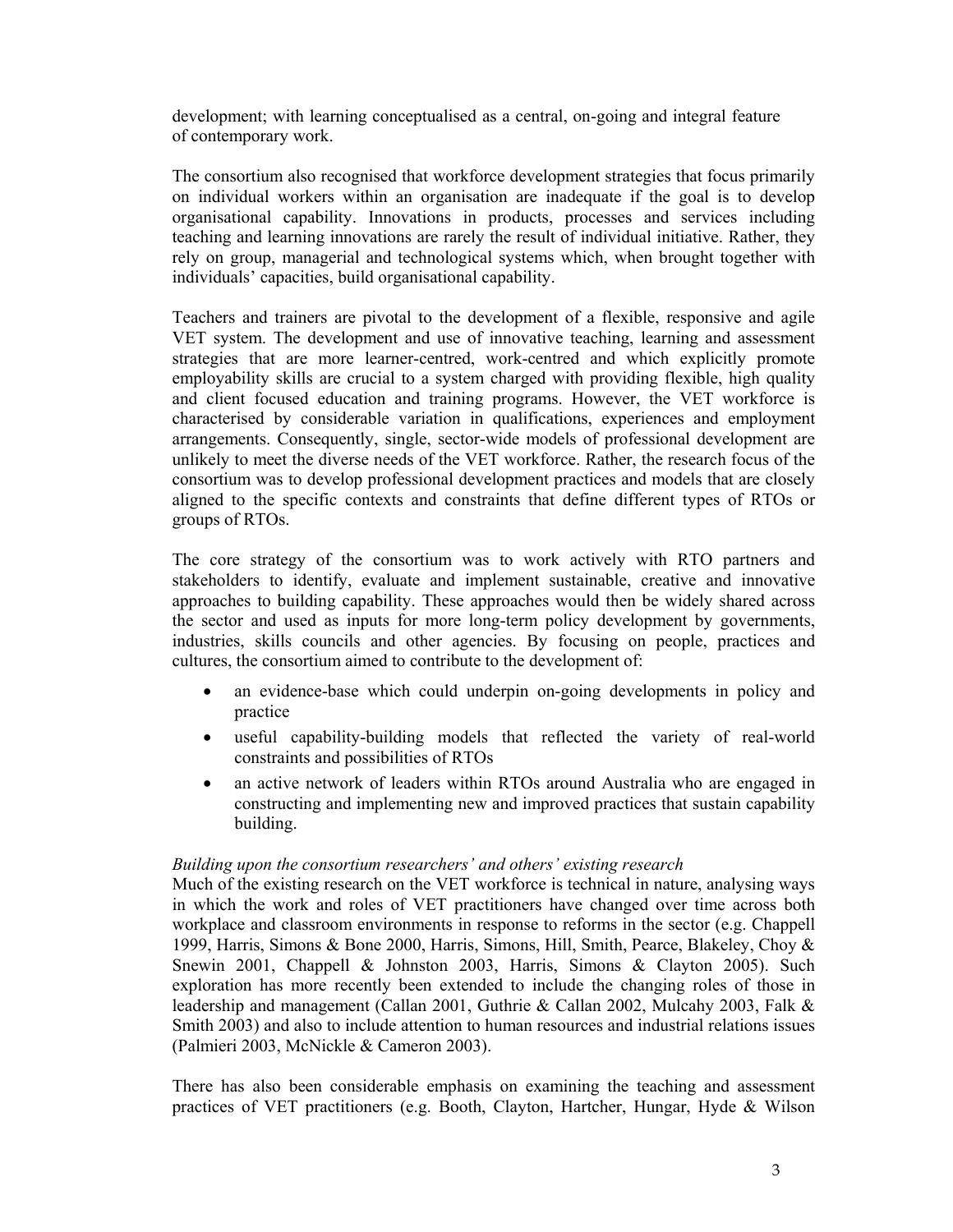2003, Hyde, Clayton & Booth 2004, Boud & Hawke 2003, Cashion & Palmieri 2002, Chappell 2004, Clayton, Blom, Meyers & Bateman 2003, Mitchell, Clayton, Hedberg & Paine 2003, Stehlik, Simons, Kerkham, Pearce & Gronold 2003). Interest has focused on examining ways in which professional development for VET practitioners might best be provided and what its focus should be. National initiatives such as the Australian Flexible Learning Framework (www.flexiblelearning.net.au/) and Reframing the Future (www.reframingthefuture.net/) have provided evidence of the ways in which professional development for the VET sector has developed to better meet the needs of individual teachers and trainers as well as to contribute to broader enterprise, institutional and systemwide goals.

One national report in Australia proclaimed that:

[t]he need for the development of the VET workforce and of VET organisations is now well established … There is widespread recognition of the nature of these challenges, of the complexity of the situation, and of the effort that will be required to address them (ANTA 2004b, p. 5).

However, the literature on workforce development within VET, while increasingly informative, contains gaps. Additionally, it also suffers from a lack of penetration of research from other disciplines such as business, human resource management and health. The research in this consortium has taken up these challenges through an interdisciplinary, systematic and integrated program of research activities.

#### *Overview of the consortium's research program*

The consortium's research program was therefore designed to build upon existing knowledge by providing soundly based evaluations and evidence on the evolving dynamics of the VET workforce (not just teachers and trainers, but also leaders, managers and support staff across all types of RTOs) and of the cultures and practices needed so that this workforce might be more adequately prepared to respond rapidly and effectively to emerging changes. The research program both built on what is acknowledged to be current good practice in relation to developing people, practices and cultures within the sector, and provided sound evidence upon which future decisions relating to the development of the VET workforce might be based. It was structured in three related phases.

The **first phase** involved a series of interviews and forums around the nation (Research Activity 1). The purpose was to listen to the voices and 'feel the pulse' of a cross-section of those most closely involved in the sector. Interviews were held with 57 key stakeholders across all States/Territories, and forums conducted in five States in which 240 VET practitioners participated. The intention was that the outcomes would inform and refine the consortium's further research. This phase resulted in a number of valuable outcomes, including:

- clear confirmation of the importance of the consortium's research activities
- knowledge of initiatives that participants believe are significant in their jurisdiction
- alerts to any specific contextual matters in each location
- research areas seen by interviewees to be of interest
- suggestions for contacts and communications including details on up-coming conferences, workshops, forums and other activities, and many invitations to present on the consortium's work as it progresses
- understanding of their views on how imperatives and challenges are likely to impact on training providers in the next three to five years.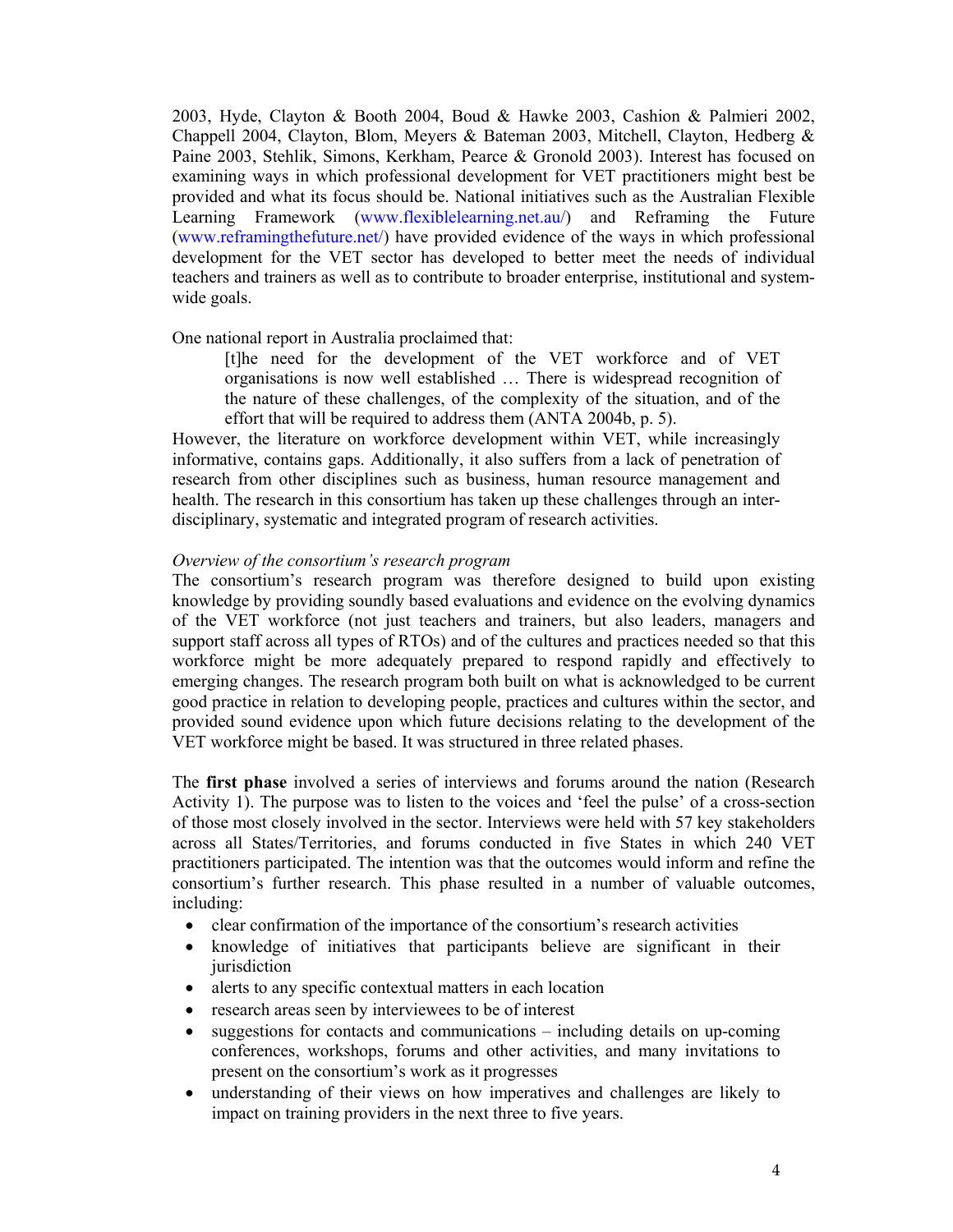Informed by these outcomes, the **second phase** involved seven research activities investigating inter-related 'hot issues' that the researchers considered would contribute most significantly to RTOs in supporting the building of their organisational capability. These are outlined later in this paper. Two activities involved extensive surveys, while the others formed a series of integrated research activities to provide further in-depth understandings gathered by more qualitative means such as focus groups, interviews and case studies.

The **third phase** is focusing on information-sharing, diffusion and integration. Throughout the program, products have continually been populating the consortium's website (www.consortiumresearchprogram.net.au) – examples are literature reviews, fact sheets, tools, case studies, models, good practice strategies, useful insights – and publicised through quarterly newsletters to an ever-increasing number of interested stakeholders as well as through regular email bulletins and presentations at forums and conferences. This phase will culminate in a series of workshops in August and September 2007 to showcase findings. An expression of interest to attend can be registered by emailing events@ncver.edu.au:

Melbourne - 28 August, Rydges Carlton Hobart - 29 August, Hobart Function & Convention Centre Brisbane - 30 August, Marriott Hotel Sydney - 31 August, Novotel Sydney Olympic Park Adelaide - 10 September, National Wine Centre of Australia Perth - 13 September, Novotel Langley Albury - 17 September, Albury Convention & Performing Arts Centre

Selected consortium researchers, in collaboration (hopefully) with associate researchers within providers, will disseminate key messages from the consortium's work and seek feedback on its products. As one national report (Dickie *et al*. 2004) recently claimed,

[t]here is already much innovation and good practice in workforce development across the VET sector and a growing body of knowledge and experience about excellence in professional and vocational learning … the challenge is both to *build* on this knowledge and experience and to *share* it across jurisdictions and among registered training organisations and VET professionals. (p.14, my italics)

The consortium has seen its task as *both* building on *and* sharing this knowledge and experience.

#### **Key messages from the research activities**

While a number of the component parts of this program have yet to be completed, some initial findings and/or impressions from researchers give a sense of the how RTOs and individuals are dealing with key workforce issues.

## *RA1: Building RTOs for the future: visions and options*

 The majority of participants in these forums had a thorough understanding of the changes and challenges that were facing the sector, their organisations and themselves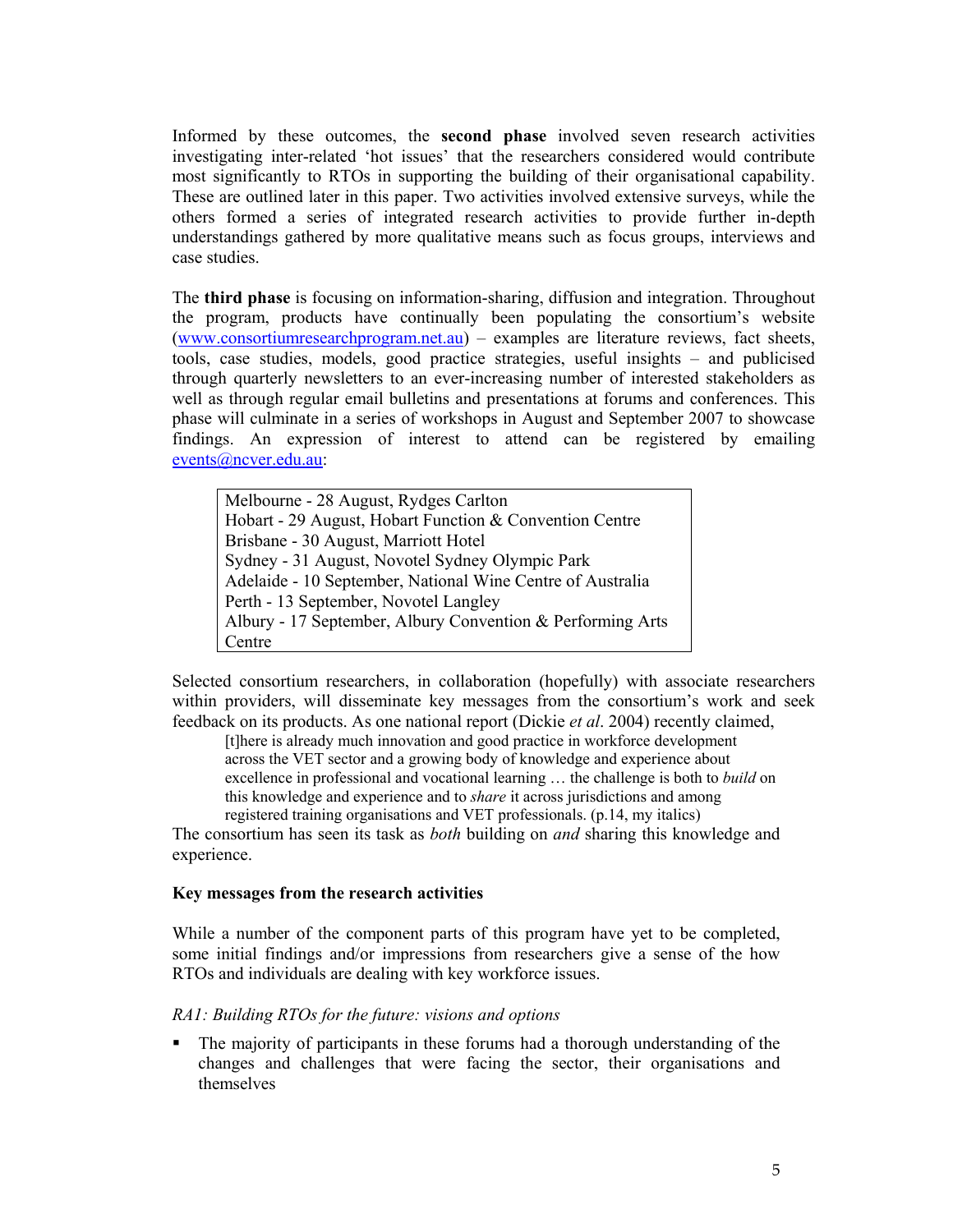- Areas of change with which they were grappling included: workforce changes, technology changes, competition changes, national and state-based structural changes, changing student, government and industry demands
- Looking to the future, participants envisaged new structures and new ways of working. These involved: enhancing the industry connections (improved client focus, collaboration and strategic alliances); working in partnership (RTO collaboration rather than competition); increasing flexibility in structures at whole-of-organisation level; and increasing flexibility at work team level.
- In the process of renewing RTO workforces, themes emerging included: adopting a more strategic approach to workforce planning; managing the tension inherent in the casualisation of the TAFE workforce; enhancing the flexibility of human resource practices; and developing and maintaining the skills of RTO personnel.

# *RA2: Understanding career pathways in VET*

(see AVETRA Conference paper #42 (Simons, Harris & Pudney 2007) on this research)

This has involved a national survey of almost 1100 respondents in the VET sector. There is now a significant database (of 354 variables) which will require considerable 'mining', as well as 33 in-depth interviews. There is a diversity of opinions being expressed about the notion of a career in VET. The research team is now trying to understand these!

# *RA 3: Analysing critical issues in teaching, learning an assessment*

(AVETRA Conference paper #25 (Mitchell 2007) extends the work on this research activity)

- VET is distinguished by complexity and opportunity. Many critical issues were identified by stakeholders under the banner of these two terms but, for the majority of VET stakeholders, quality is the most critical issue in teaching, learning and assessment
- The concept of quality provokes different responses from VET stakeholders. Some focus on managing quality systems and quality indicators, while others focus on creating cultures to stimulate continuous improvement. Ideally, both perspectives are needed
- VET practitioners need to extend their existing skills to meet the challenges of the new Vet environment, which includes a range of learning styles, new assessment practices, diversity of clients with a diversity of requirements and enhanced technologies. They need the time and space to do this
- VET practitioners will need to adopt a variety of methodologies to develop these new skills. Work based learning takes into account new thinking about adult learning and learning organisations and can involve coaching, mentoring, industry release and work shadowing as well as participating in networks, communities of practice and professional conversations
- All VET stakeholders will need to adopt innovative approaches to their various roles. For individuals, critical success factors include their adopting new work roles, such as learning manager or facilitator. VET organisations need to develop an agile, flexible, creative and innovative culture balanced, but not dominated, by the need to comply with systemic quality requirements
- Partnerships and networks support the achievement of high-quality teaching, learning and assessment by encouraging the exchange of information, ideas,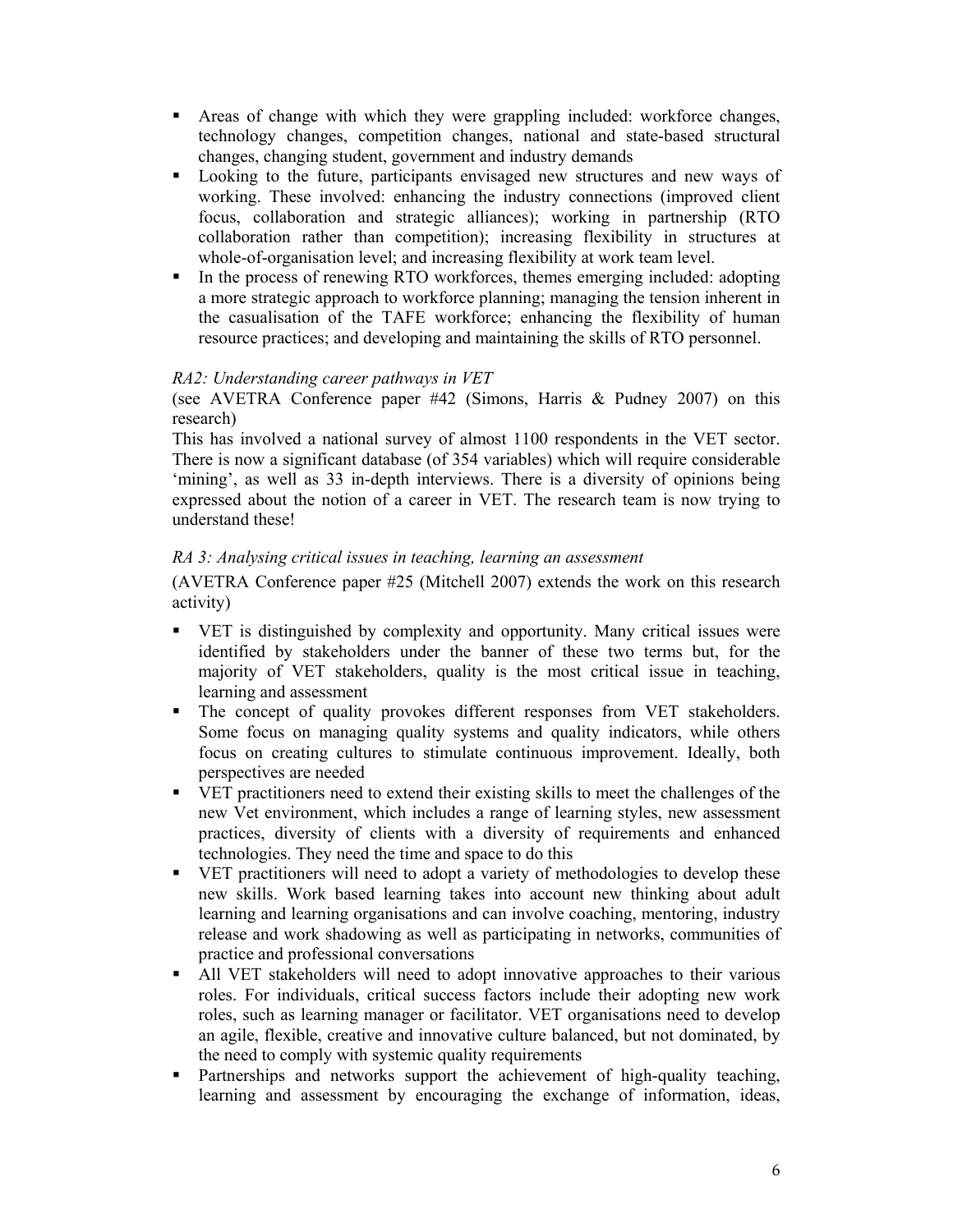techniques and approaches between VET practitioners, their clients and industry representatives.

# *RA 4: Assessing the impact of cultures and structures on organisational capability*

(see AVETRA Conference paper #33 (Clayton 2007) on this research) Initial outcomes:

- RTOs acknowledge that the organisation of the future must be agile, fast reacting, flexible, client-driven, infinitely adaptable and responsive despite uncertain times
- Confronted by a dynamic and competitive environment, the structural challenges for RTOs are influenced by, age, size, geography and power. The cultural challenges, particularly for large organisations, is the complexity of multiple cultures, the influence of structural 'shadows' and tensions between things past and future
- RTOs are engaging in either incremental structural adjustments or structural upheaval. The focus for large organisations is to breakdown some of the poor aspects of traditional bureaucratic structure and to move from tall hierarchies to flatter matrix or hybrid structures, which utilize the best features of the traditional and the new
- RTOs are commonly developing teams in various guises to deal directly with clients in industry. This approach is, in some instances, pushing empowerment and decision-making down in organisations with associated broadening of responsibilities and increased accountability
- Cultural shifts are being encouraged within RTOs, particularly with regard to adopting a business approach to the business of education and training. Leaders are working to develop a culture of entrepreneurship and invocation within organisations an are aligning support and teaching staff more closely to enhance client service. TAFE institutes are promoting the idea of *the one institute* and are encouraging cross-organisational activities to breakdown silos
- The impact of these cultural and structural changes on organisational capability are seen to be increasing flexibility and responsiveness with decision-making devolved to teams, strengthened linkages across RTOs and with industry and community and the building of an environment in which innovation can flourish.

# *RA 5: Investigating learning through work*

Initial outcomes:

- There are positive indications that a useful instrument can be developed to assist workplaces (including RTOs) self-diagnose organisational structures and processes that facilitate workforce learning.
- **RTOs** appear to differ from other workplaces in having a more limited range of factors involved in facilitating workforce learning.
- Two factors appear to account for differences in the ways the operational environments of RTOs relate to workforce learning:
	- o Organisational Environment: this involves aspects of the ways in which an RTO's management is organised and structured, the ways in which an organisation's structures and processes allow or encourage communication, and the ways in which the work of the RTO is shared amongst employees.
	- o Job Complexity: this is the extent to which the individual jobs entail complexity, uncertainty or variety.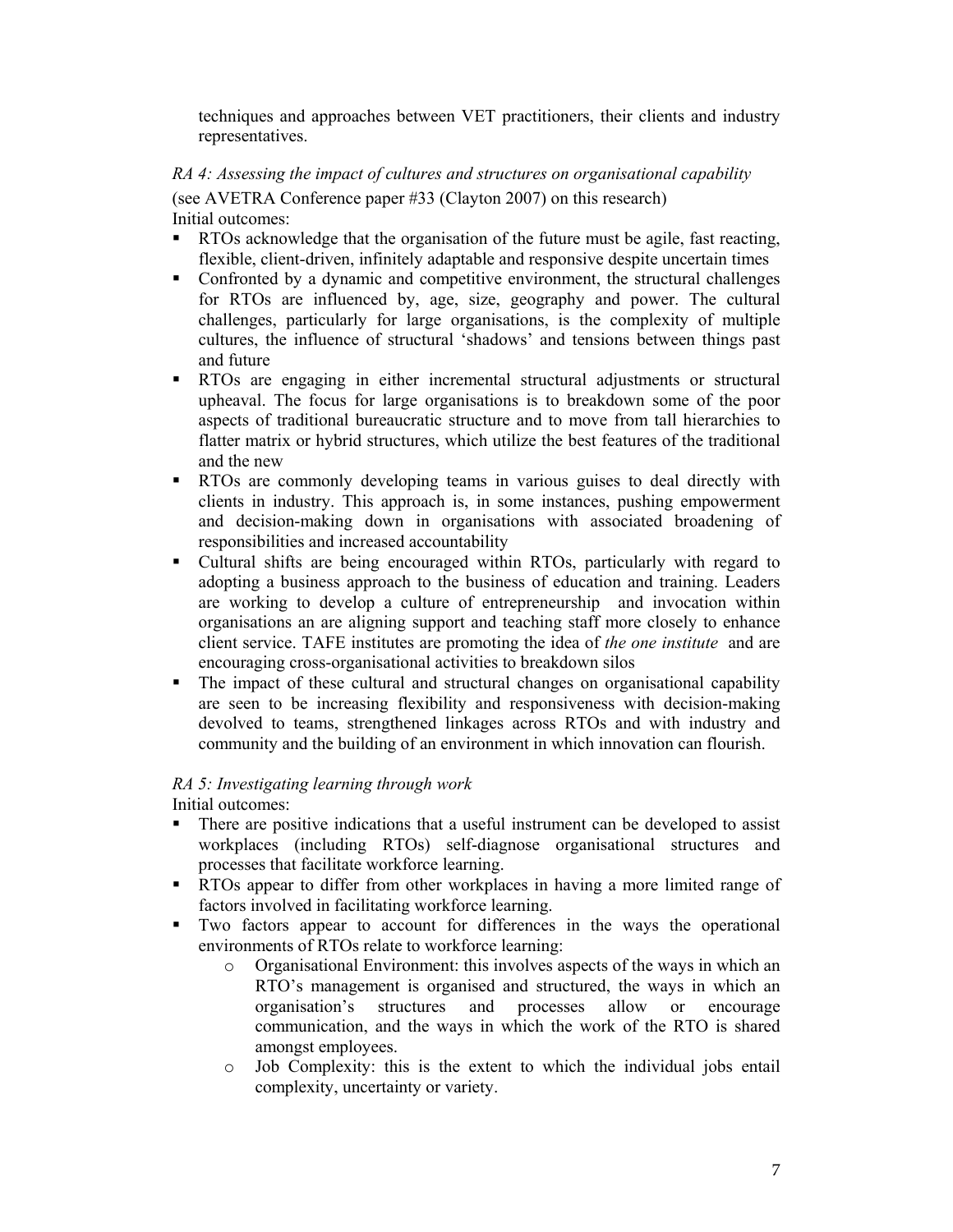# *RA 6: Examining human resource practices for a changing environment*  (see AVETRA Conference paper #37 (Smith 2007) on this research)

Initial outcomes from the survey component:

- TAFE has a more bureaucratized approach to HRM than private providers. This is obviously related to the size but is also a reflection of the way in which human resource management has evolved in the TAFE sector
- HRM is still seen as largely operational in all RTOs. This is a reflection of the status of human resource management in many organisations but is curious when there have been many initiatives in recent years to make HRM more strategic in TAFE
- HRM is more focused on employee development in TAFE but more focused on employee relations in private providers. This is manifested on the plethora of employee development initiatives that have taken place in TAFE in the last ten years.
- Perhaps because of the greater emphasis on employee relations in private providers, the survey showed that there appeared to be a better employee relations climate in private RTOs than TAFE institutes
- Teams are very common in RTOs but they tend to enjoy little real decision making autonomy
- **RTOs spend less on the training of non-teaching staff than on teaching staff**
- A major difference between human resource management policy in TAFE was the fact that casual staff were largely left out of the HRM policy in TAFE but were covered in private providers. This was especially true of performance management systems
- In general, HRM does not operate at a strategic level in RTOs, especially in TAFE institutes, which is surprising given the emphasis on HRM issues such as skill shortages and performance and the resources devoted to HRM
- HRM is best characterized as in a state of transition from a purely operational to a more strategic function in RTOs.

## *RA 7: Investigating approaches for sustaining and building educational leadership*  (see AVETRA pre-conference workshop #3 (Callan 2007) on this research)

- VET providers are well aware of the urgent need to develop the leadership talent that currently exists for both the current and future success of their organisations. The good news is that the talent is seen to be there, and if not, it is being brought in mostly from private sector organisations especially to meet leadership needs at the executive level.
- The program and initiatives being used to build the existing and future management and leadership talent re still at very early stages in their development in most VET organisations. More organisations are still working through agreement about the capabilities that are required for their managers and leaders. While the progress is slow, what is being done is being executed soundly. Appropriate financial and in-kind support – especially time – is required to help ensure success.
- Existing management and leadership development programs are often fragmentary and short-term and not focused on longer term corporate strategies and needs. As a consequence, the needs of the majority of staff in leadership roles at various levels in organisations are not being met. To reap better returns from their investments in leadership programs, training organisations need to make stronger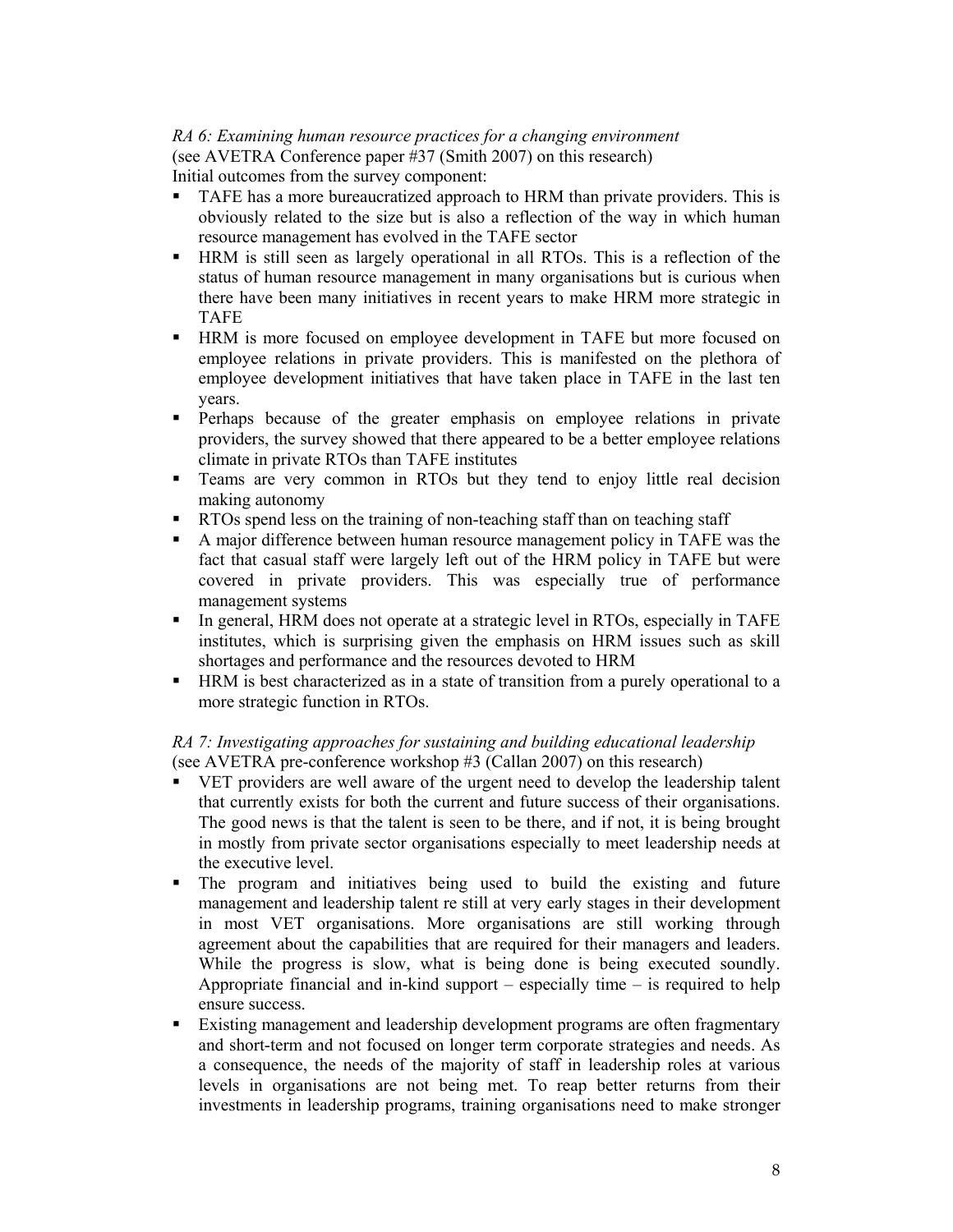links between their corporate strategy and objectives, and their training and development plans and initiatives.

- VET organisations need to more enthusiastically embrace the wide range of approaches that are available to develop their current and potential leaders and managers more enthusiastically. Strategies like coaching, more support for learning on-the-job and action-learning projects that bring staff together across the organisation need to be more strongly promoted and supported, particularly for developing lower levels and middle level leadership talent.
- The VET system needs to provide tool kits to RTOs so that their managers can access and organise more effectively their plans around meeting their professional development needs. Currently, there is considerable duplication of effort across the sector with the development of self-assessment tools, capability frameworks, resources and related materials. The sharing of these resources and the enhancement of support mechanisms at a national level is a more efficient way of building leadership and management capabilities in the VET sector.

## *RA 8: Examining decision-making about workforce development*  Initial outcomes:

- Organisational priorities and decision-making systems concerned with workforce development do not, in general, take into account individual employees interests or needs.
- Smaller RTOs (and this includes a significant number of private RTOs) frequently have little or no formal strategy or policy for workforce development.
- There are some suggestions that the change in language from "staff" development" to "workforce development" has not yet significantly impacted on changes in organisational behaviour.

# *RA 9: Building RTOs for the future: insights and opportunities*

(see AVETRA Conference paper #31 (Harris 2007) on organisational capability) How does one now attempt to synthesise such a body of work? Presumably, this can most appropriately occur through deep immersion in the data/text, striving over time to discover patterns, themes and categories. The hope is that findings eventually emerge out of the data/text inductively  $-$  as distinct from analysing the data/text deductively according to an existing framework. As Patton (2002) says, one can "learn lessons … by synthesising case studies on quite different subjects" (p.501). He tells the story of doing that with three different qualitative studies and drawing out 12

success factors, but: [w]hile each of these factors provided insight into an important element of effective philanthropic programming, the unanticipated pattern was how these factors fit together to form a constellation of excellence" (p.501) ... no one factor was primary or sufficient; rather each made a critical contribution to an integrated, effectively functioning whole … the lesson that emerged … was not a series of steps to follow, but rather a mosaic to create … a process of matching and integrating elements so that the pieces fit together in a meaningful and comprehensive way as a solution to complex problems"  $(p.502)$ .

So it appears to be here as we play with, and shuffle around, the jigsaw pieces while trying to gain insight into and understanding of how an organisation builds its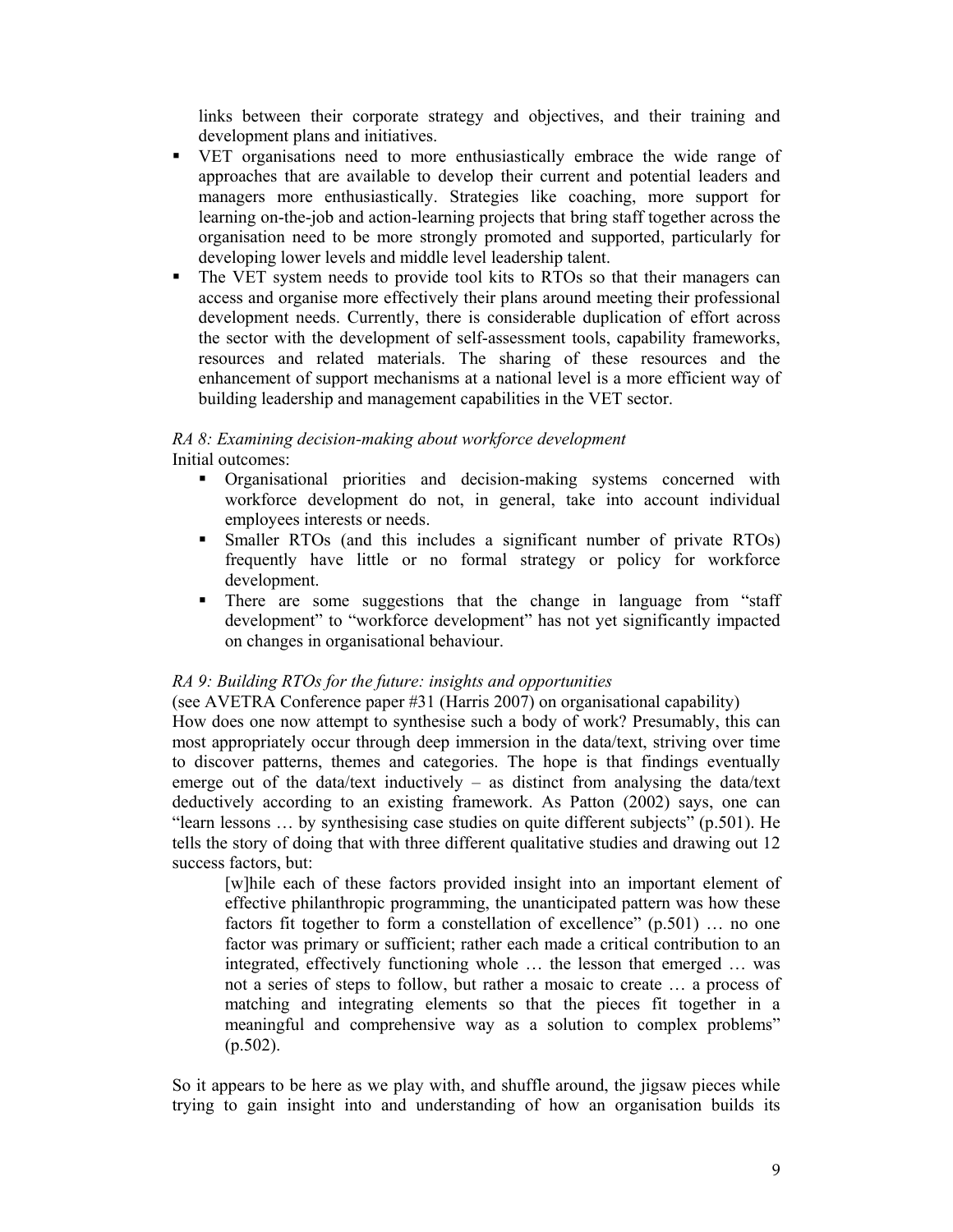capability. For example, the concept of collaboration is mentioned many of the research activities – networking, information sharing and knowledge exchange seem key strategies for renewal in the sector. As a consequence, enhanced organisational capability has probably got very strong links with collaboration. Another key theme may well be around change, culture and leadership. Teamworking is also referred to in many places as a means of empowering people in a resilient and agile organisation – though is decision-making really being pushed downwards, leading to broadening of responsibilities and increased accountability? We came across shadows of the past affecting the present and future; the effects of bureaucracy and compliance culture on attempts to build organisational capability; there was an immense amount of organisational (re)-structuring; the evidence was far stronger of operational as distinct from strategic thinking and acting in HRM practice and organisational leadership; there were considerable endeavours towards building closer linkages and alliances with communities and enterprises; and there was much rhetoric concerning the need for new ways of working and innovative approaches in changing and uncertain times.

The principal researchers are meeting for a two-day "lock-up" on 22-23 May when, collectively, we shall try to do this. So this paper is somewhat premature. It is important to recognise that this is simply an early attempt by two of the researchers who themselves have not had a great amount of time as yet to go through the immersion process sufficiently deeply for synergies to emerge!

## **Conclusion**

The big question now for the Consortium is: what have we come up with that hasn't been discussed before? What is going to be new and how are we going to present it?

One example of a response, we believe, is that we will be gaining some idea of what shapes careers and this will inform how RTOs think about recruiting and retaining people. The research will give us some sense of how people are linking current practice to visions of the future and how they are being strategic. That has not happened before. Another example response is the extent to which the VET sector and its research has probably only really dealt with that which is formal, rather than what organisations actually do in order to build their own capability just by the way they operate and the way they do business – how RTOs can do business better to build capability. Yet another is that new information will be obtained about how RTOs use (or not) strategic HRM, or how they make decisions about professional development, or how they build and manage their multiple organisational cultures – and precious little research has been done previously about those aspects in the VET sector.

It is quite probably the application of the research which the RTOs will in the end be looking at closely. They will be inquiring: how is this actually helping us? We believe that we will legitimately be able to refer to the Consortium's high quality products – not just research reports, literature reviews and survey data, but also such artefacts as tools, fact sheets on specific topics, inventories, models and case studies.

What will be coming out of all this research are important lessons. What we will need to be careful to do is differentiate which lessons are important for all RTOs, which for TAFE and which for the private sector. The Consortium's research will illuminate the notion of organisational capability as it applies to various types (public or private) of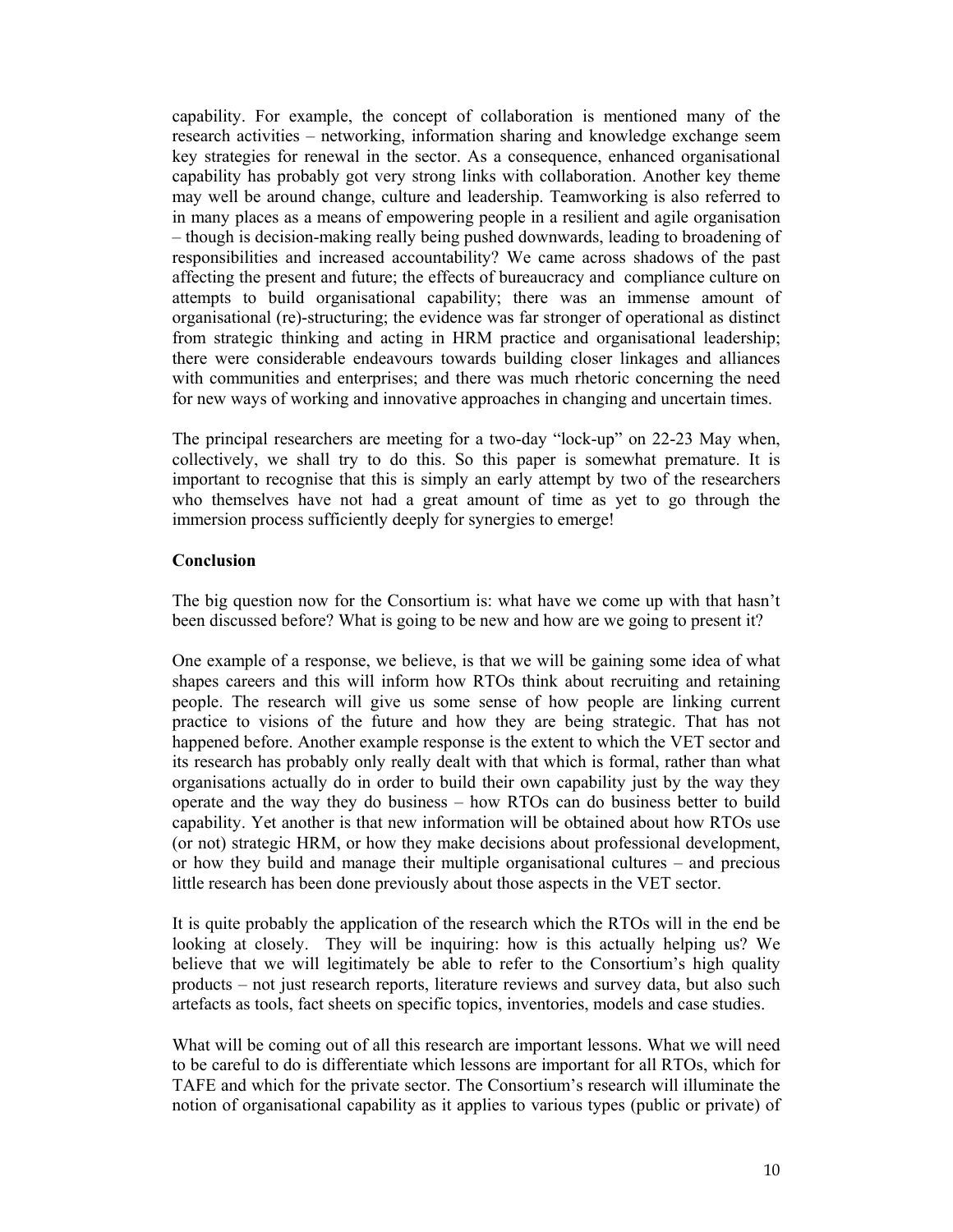RTO. If organisational capability is the configuration of different elements within a particular context, then the Consortium's research will point to various ways in which these elements can come together to add-value (and conversely, where they do not), in organisations with particular histories, structures and cultures.

Another perspective is to distil tensions, even though this approach may not necessarily surface too much particularly novel. For example, we have found that RTOs differed in the extent to which visions of leaders percolated through, and were commonly understood by, the various levels of the organisations. We have also found that they differed in the extent to which they operated within various constraints – such as State bureaucracies, dual sector arrangements, amalgamations – and how these influenced (or stifled?) the degree of creativity, innovation and agility that could be exercised. Then there was clear evidence of the inevitable tensions between compliance and creativity, and between business focus and a public service orientation, and tensions over questions of who is the customer (learner, industry, government, other) and does the RTO serve civil society or the market society? The issue of what is "core business" – and how is whatever it is made manifest in RTOs and how is it understood at various levels in the organisation? – is apparent in all the RTOs. So, too, are there issues about how best to allow more autonomy with accompanying accountability, around autonomy versus more centralised models, why some RTOs are doing really well and others are struggling, and what it actually is that builds capability in an organisation. So, there is a whole range of issues that can be extracted from the Consortium's research. What we also need to be mindful of, however, is that we do not lose the interconnectedness between them. Nor will we want to lose the richness of the voices.

#### **References**

- Australian National Training Authority (2003) *Shaping Our Future: Australia's National Strategy for Vocational Education and Training 2004-2010*, Australian National Training Authority, Brisbane
- Australian National Training Authority (2004a), *Shaping Our Future. Action Plan 2004-2005*, Australian National Training Authority, Brisbane
- Australian National Training Authority (2004b) *Strategic Evaluation of Reframing the Future*, Australian National Training Authority, Brisbane
- Dickie, M., Eccles, C., FitzGerald, I. & McDonald, R. (2004) *Enhancing the capability of VET professionals project: Final report*, Australian National Training Authority, Brisbane
- Patton, M.Q. (2002) *Qualitative research and evaluation methods*, 3<sup>rd</sup> ed., Sage Publications, Thousand Oaks, CA

**Papers at this Conference based wholly or in part on the Consortium's research** (besides this one)

- Callan, V. (2007) 'New leaders, new ways building leadership capability for the new VET', pre-conference workshop 3 at the  $10<sup>th</sup>$  Annual AVETRA Conference, Victoria University, 11 April
- Clayton, B. (2007) 'Changing shapes, changing mindsets: the evolution of Australia's RTOs', paper #33 at the  $10<sup>th</sup>$  Annual AVETRA Conference, Victoria University, 11 April
- Harris, R. (2007) 'Unravelling the notion of organisational capability: what do writers say it is and VET providers think it is?', paper  $#31$  at the  $10<sup>th</sup>$  Annual AVETRA Conference, Victoria University, 11 April